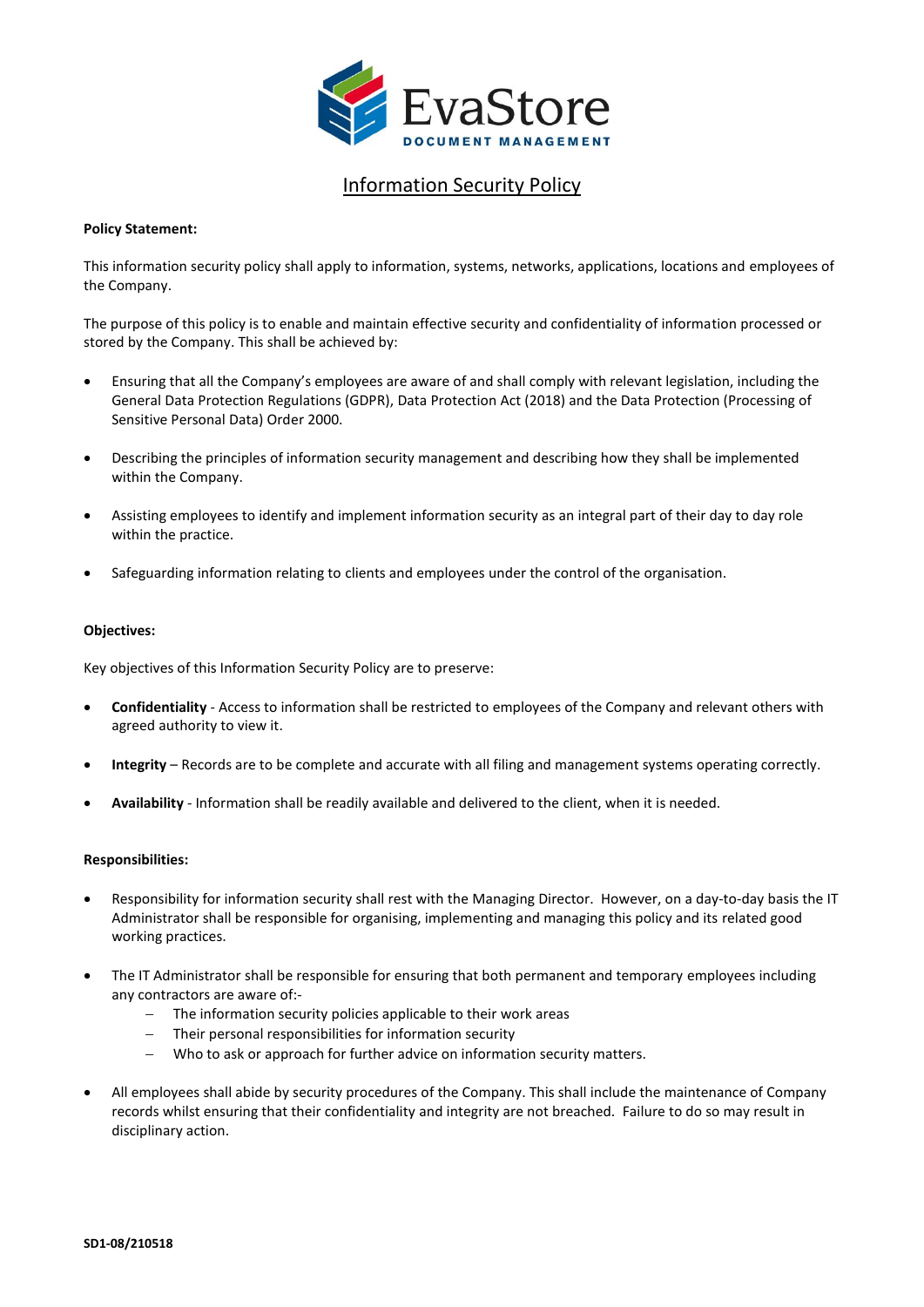

## Information Security Policy

- This Information Security Policy document shall be owned, maintained, reviewed and updated by the Operations Manager. This review shall take place not less than annually. The results of which shall be made known to the Managing Director.
- Employees of the Company shall be responsible for both the security of their immediate working environments and for security of information systems they use [e.g. workstations, laptops, hand held computer devices, portable memory devices etc.].
- Contracts with third party organisations that allow access to the information systems of the Company shall be in place before access is allowed. These contracts shall ensure that the employees or sub-contractors of those external organisations shall comply with all the appropriate security policies / guidance required by the Company.
- Any breach of Data Security shall be communicated to the client within 24 hours of the breach to allow the client to inform the ICO within the 72 hour timeline. Once client has been informed of the data breach the company has a further 48 hours to complete the investigation and report back to both the ICO and the client.

## **The Company shall undertake to ensure:**

- **Contracts of Employment –** address information security requirements at the recruitment stage and that all contracts of employment shall contain a confidentiality clause. The information security requirements shall be included within job descriptions.
- **Access Controls** to areas containing information systems are restricted and controlled to ensure that only those authorised can access information of the Organisation. All activity is logged on the access control system and is retained indefinitely to ensure a complete audit trail.
- **Network Security –** access to the company's computer network will be restricted and controlled to ensure only those authorised can use it. Security policies shall be in force to restrict access to specific areas of the network drives to ensure individuals only have access to the information necessary to carry out their role. All network users will have a password known only to themselves and will be required to change it every 90 days.
- **Data Backups** All data stored within the network drives is backed up on a daily basis to a server located in separate location to ensure no loss of sensitive or business critical data in the event of fire, theft or any form of damage to the main premises.
- **Equipment Security –** Is effective in order to minimise losses, or damage to the Company. All information assets and equipment shall, where possible be physically protected from security threats and environmental hazards. (Locked cabinets, clear desk policy and the limitation of risks in the surrounding work area etc).
- **Information Risk Assessment –** a regular assessment of the working environment, shall be conducted to identify potential risks to the security of the Company's information. Where risks are identified, these should be noted and where possible mitigating action taken.
- **Security Incidents and weaknesses** are to be recorded and reported to the Managing Director so that they can be investigated to establish their cause, impact and the effect on the Company and its clients. (NB. remedial changes arising may need to be included within future employees working procedures, updates to policies and contracts of employment).